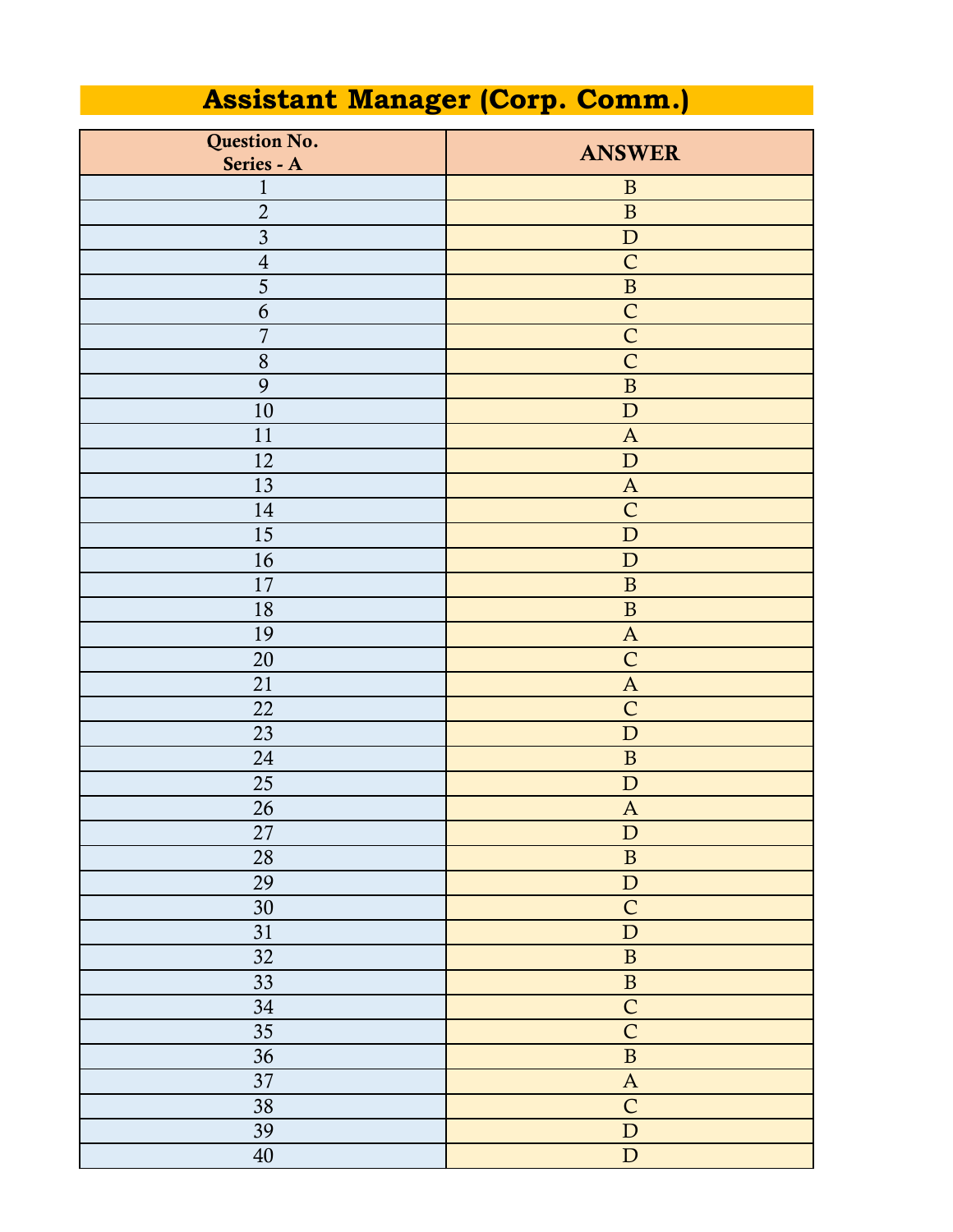| 41          | $\boldsymbol{\mathsf{A}}$ |
|-------------|---------------------------|
| 42          | $\overline{C}$            |
| 43          | $\boldsymbol{\mathsf{A}}$ |
| $\rm 44$    | $\overline{C}$            |
| $45\,$      | $\overline{C}$            |
| 46          | $\overline{C}$            |
| $47\,$      | $\overline{\mathbf{B}}$   |
| $\sqrt{48}$ | ${\bf D}$                 |
| 49          | ${\bf D}$                 |
| $50\,$      | $\, {\bf B}$              |
| 51          | $\boldsymbol{\mathsf{A}}$ |
| 52          | $\boldsymbol{A}$          |
| 53          | $\, {\bf B}$              |
| 54          | $\mathbf D$               |
| 55          | $\boldsymbol{\mathsf{A}}$ |
| 56          | $\mathsf C$               |
| 57          | $\overline{C}$            |
| 58          | $\overline{\mathbf{B}}$   |
| 59          | $\boldsymbol{\mathsf{A}}$ |
| 60          | $\boldsymbol{\mathsf{A}}$ |
| 61          | $\, {\bf B}$              |
| 62          | $\, {\bf B}$              |
| 63          | $\overline{C}$            |
| 64          | $\overline{\mathbf{B}}$   |
| 65          | $\, {\bf B}$              |
| 66          | $\boldsymbol{\mathsf{A}}$ |
| 67          | $\mathsf C$               |
| 68          | $\overline{A}$            |
| 69          | $\mathbf{A}$              |
| $70\,$      | ${\bf D}$                 |
| 71          | $\, {\bf B}$              |
| 72          | $\mathbf A$               |
| 73          | $\mathsf C$               |
| $74\,$      | ${\bf D}$                 |
| 75          | $\, {\bf B}$              |
| 76          | ${\bf D}$                 |
| $77\,$      | $\mathsf{C}$              |
| 78          | $\boldsymbol{\mathsf{A}}$ |
| 79          | ${\bf D}$                 |
| $80\,$      | ${\bf D}$                 |
| 81          | ${\bf D}$                 |
| 82          | ${\bf D}$                 |
| 83          | ${\bf D}$                 |
|             |                           |